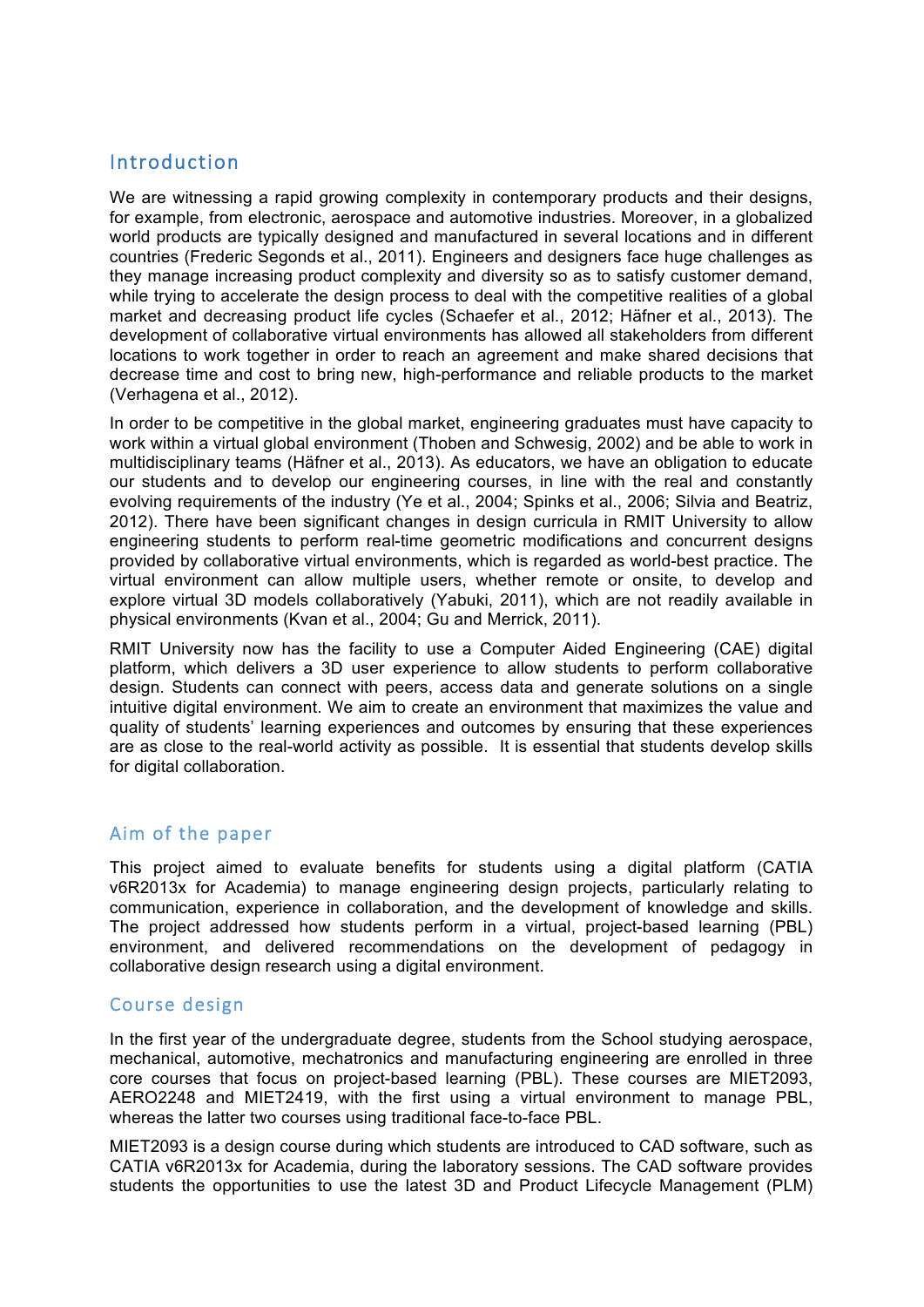virtual platform from different sites to collaborate effectively during the design phase. The virtual platform also allows students to perform real-time geometric modifications and concurrent designs of different components/sub-assemblies taking into consideration a wide range of design and engineering requirements. Students were given nine weeks to work on a collaborative design project that involved the utilization of CAD software and the production of prototypes using a 3D printer. Each member has an individual task to produce a single component. The groups' members decide how to distribute the task within the team. Procedures and methods in creating 3D CAD models are explained in weekly CAD computer laboratory sessions. Students are encouraged to explore different design possibilities and share understandings of design goals during the collaborative process.

In the AERO2248 course, students learning activities are largely focused on the Engineers Without Borders (EWB) challenge, which allows students to develop professional skills in a team environment. Team members are required to nominate a design area for the EWB challenge and establish team protocols. During the semester, the assessment of group work includes a series of formal presentations and a final report. In the MIET2419 course, students work in groups to design and build a spaghetti bridge based on the length and weigh specifications that can support a car that weighs 2kg to pass through 10 times without damage. Peer-review is also part of the formal assessments for these two courses.

| Course (Code)                                            | <b>Enrolment Number</b> | Design Project                            | Project<br>Design<br>assessments             |
|----------------------------------------------------------|-------------------------|-------------------------------------------|----------------------------------------------|
| Computer<br>Design<br>Aided<br>(MIET2093)                | 187                     | Office and Industrial<br>tools            | Report                                       |
| Engineering,<br>Society,<br>Sustainability<br>(AERO2248) | 294                     | <b>Engineers Without</b><br>Borders (EWB) | Report, presentations and<br>peer assessment |
| Mechanical and<br><b>Materials</b><br>(MIET2419)         | 294                     | Spaghetti bridge<br>design                | Report and peer<br>assessment                |

Table 1: Courses surveyed in the research

### Student Survey

This project was granted approval by the RMIT University Human Ethics Research Committee. Students enrolled in MIET2093, AERO2248 and MIET2419 were invited to take part in the project during the mid semester and at the end of the semester (in Week 5 and Week 11). The administration of the mid semester survey was designed as a pre-test; the end semester survey was designed as post-test. This paper is not reporting on the comparing the two surveys, but is reporting on students' responses to the second survey. Students were asked a series of questions to investigate their attitudes and learning about digital environments and face-to-face PBL (viz. satisfaction, perceived performance, participation/engagement, feedback, and skills developed). The survey was distributed during the two-hour class and the survey took five to ten minutes to complete, so that the students would not be disturbed in their studies. Most questions required students to select an option from a five-point Likert scale, indicating the level of agreement or frequency related to a corresponding statement. One short open-ended question was included at the end of the survey to allow respondents to offer feedback on their own words.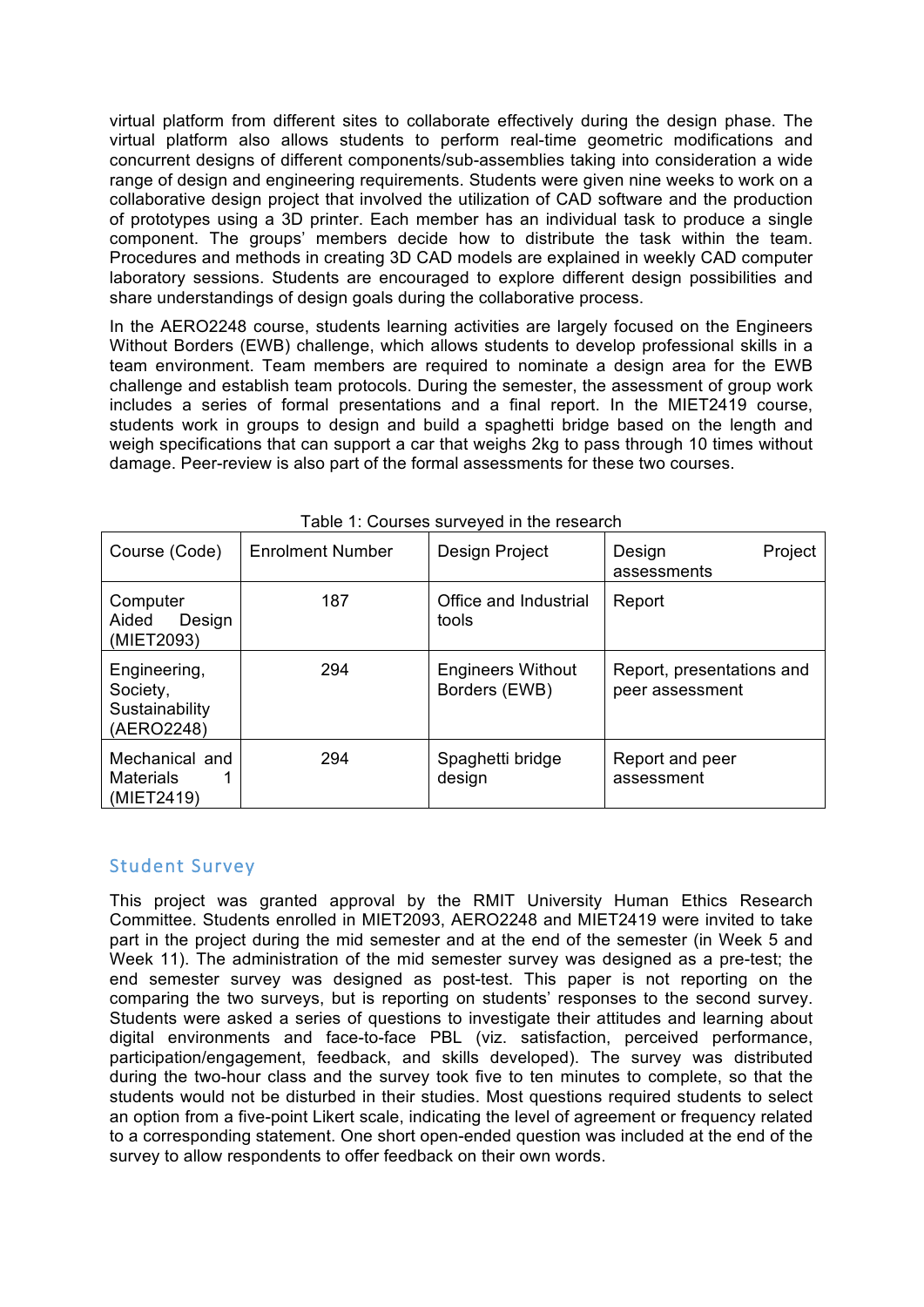Students were advised that their participation in the survey was anonymous, and did not form part of the formal assessment in the course. There are no discernible risks associated with their participations in the survey, and it would not impact on their marks or grades in the course. None of the authors was responsible for facilitating the survey; this was handled by a project officer. The authors remained neutral and had no influence on student responses.

### Student Profile

Total enrolment in MIET2093, AERO2248, and MIET2419 in semester one, 2015, was 187, 294, and 294, respectively. Of these, 125 were enrolled in both MIET2093, and AERO2248, 139 were enrolled in both MIET2093, MIET2419, and 103 were enrolled all three courses.

A total of 31 students participated in the first round of survey with six females and 25 males, ages ranged from 18 to 30 years. Eighty-four students responded to the second round of survey (17 females and 67 males) with 81% aged from 18 to 20 years. More than 65% of the students had indicated that they had not taken any formal CAD training and had never used any virtual platform to perform collaborative design. The analysis of the results for this paper was focused on the second round of survey.

### Results

### Students' engagement

Figure 1 shows the frequency of students contributing to group discussion with team members via face-to-face and virtual platform. The results show that students contributed more often (combining "always" and "often") to face-to-face group discussion (90%) compared with the virtual environment (70%). Figure 2 shows results for questions that asked students to indicate how often they worked with team members to complete the design project. The results indicate that students prefer to work with team members in face-to-face approach compared with the virtual environment.



Figure 1: Contribution to group discussion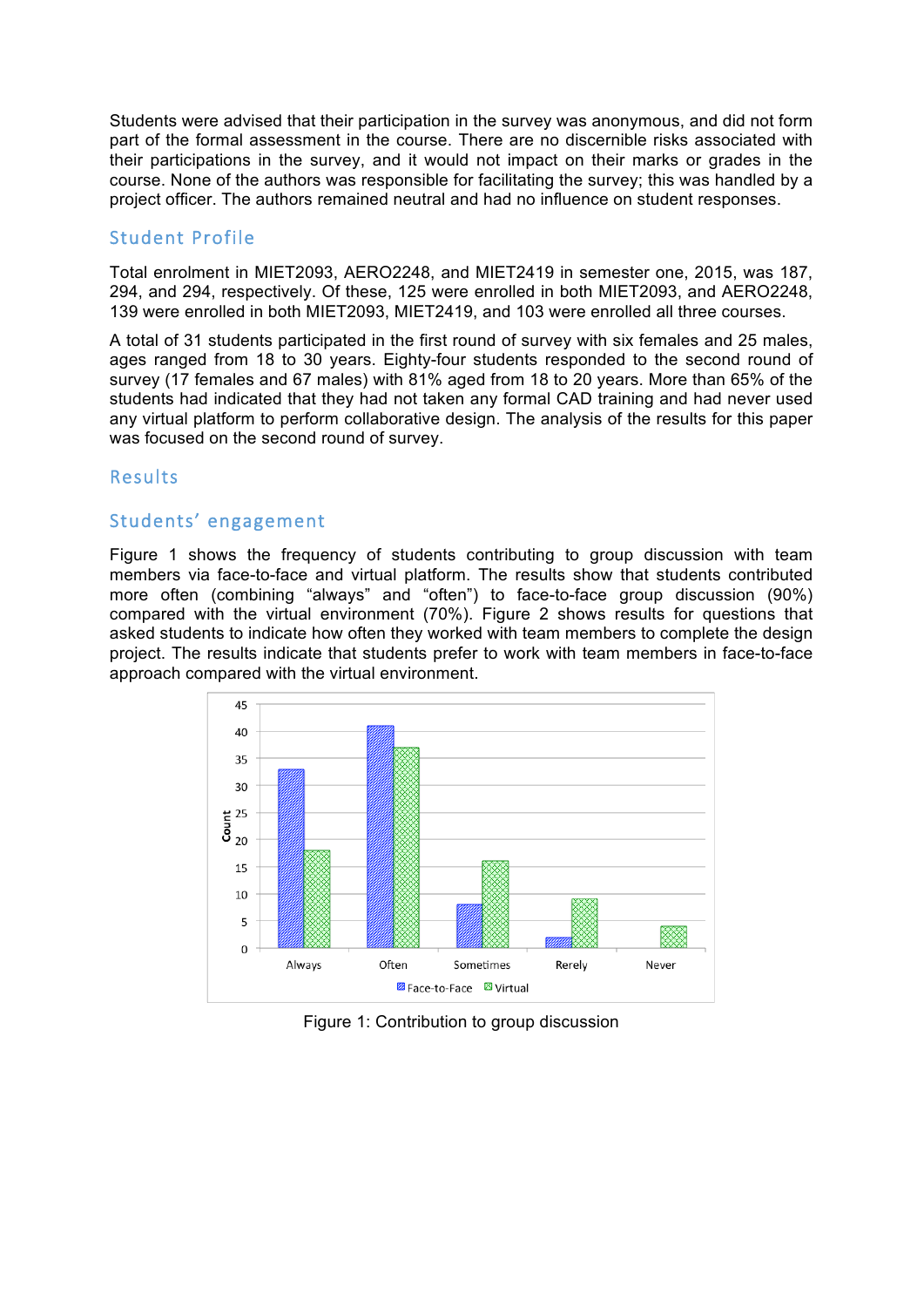



# Students' perceptions

Students were also asked to rate their perceptions of collaborative design using a virtual environment in terms of their learning efficiency, communication with peers and professional development. When asked about their perceptions, they were instructed to use the following scale:  $1 =$  strongly disagree,  $2 =$  disagree,  $3 =$  neutral,  $4 =$  agree, and  $5 =$  strongly agree. Figure 3 shows that students tend to agree (60%, combining "strongly agree" and "agree") that online PBL offers an efficient way of learning because they can access data and generate solutions on a single virtual platform. Thirty precent of students agreed that, in terms of professional development, the online PBL provided them with an environment that maximized their learning outcomes; whereas 50% students were neutral on this question. Only 40% of students agreed that the digital environment allowed them to communicate and collaborate better with their peers; 40% of the responses were neutral. In general, students' perception of collaborative design using virtual environment was positive and they could see the usefulness of the virtual platform.



Figure 3: Students' perceptions on collaborative design using a virtual environment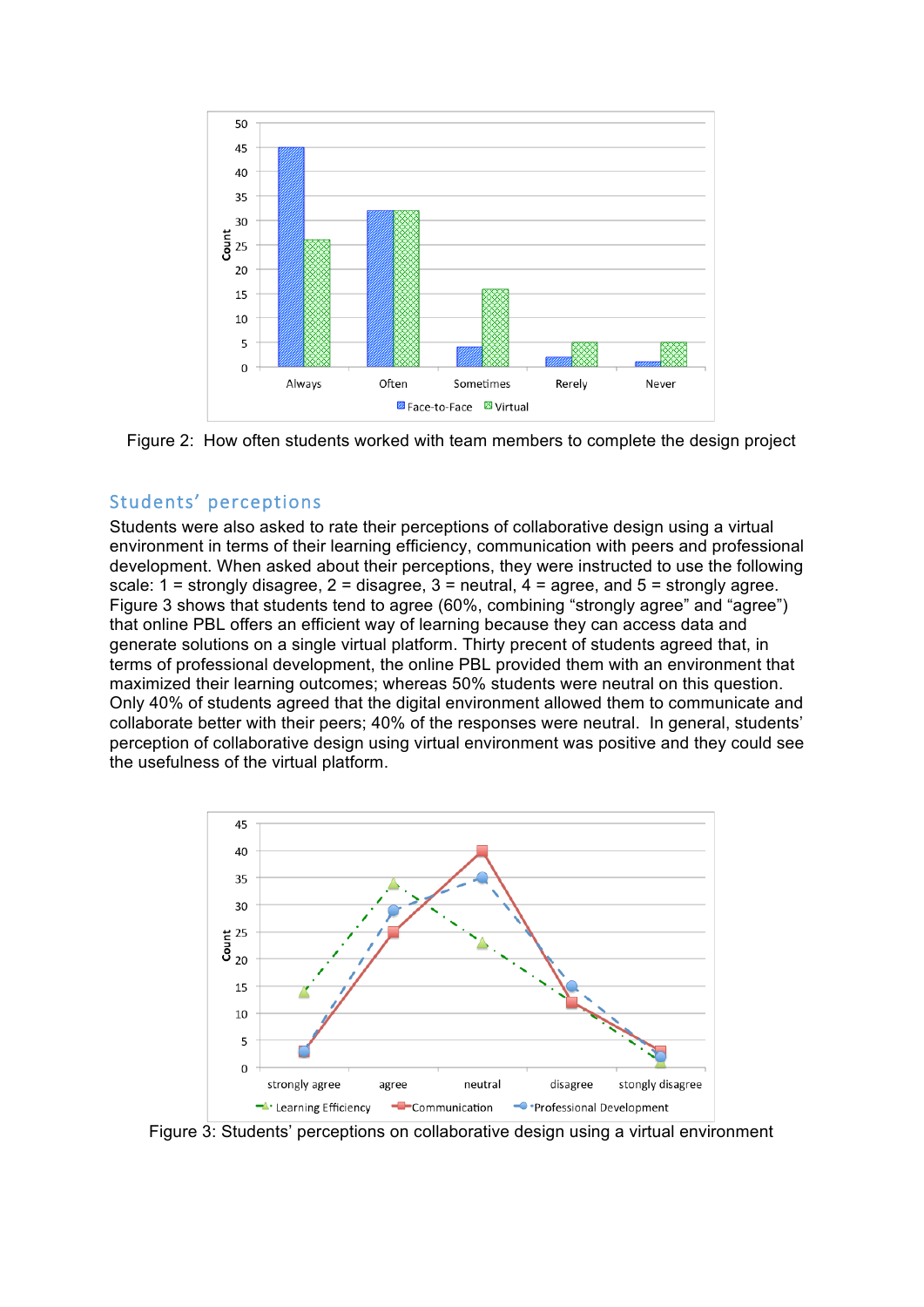# Skills development

Students were asked to reflect on the skill level they developed for the PBL projects in MIET2093, AERO2248, and MIET2419 in semester one or for the past 12 weeks. The results in Figure 4 indicate that students developed higher levels of design skills (combining "advanced" and "experienced") through face-to-face (50%) collaboration compared with virtual collaboration (40%). Similarly, students developed better teamwork skills with their peers during face-to-face interaction (80%).





## Open-ended respond

One short, open-ended question was included at the end of the survey to allow students to offer feedback on their own words. One student wrote:

*Have indeed learnt more from face-to-face PBL than Virtual PBL. Having to be able to convey information physically and having the time and space to that allow immediate transference of information/discussion. Information often misunderstood when down over an online platform/medium especially when not made explicit or urgent.*

This student indicated that face-to-face PBL actually improved the learning outcome. However, team members found the response time delays and misunderstandings often happened due to text communication in the virtual environment and this did not improve the perceived learning outcome. Another student wrote:

*Face-to-face PBL allows for better communication and sharing of ideas compared to virtual PBL as some members may not be able to use programs such as Catia V6*

This student found that face-to-face PBL allows better communication among team members. The unavailability to access to the CAD software remotely limited the students' opportunities for collaborative design.

## Discussion

The paper addresses how students' knowledge, skills and professional attitudes develop in multidisciplinary settings, particularly when working through engineering design projects in a global digital environment compared with traditional face-to-face approach. The analysis of results presented in this paper focus primarily on the second round survey. The majority of the students (>50%) in this study enrolled in courses that involve both face-to-face and virtual design projects, and their level of engagement and learning outcomes for MIET2093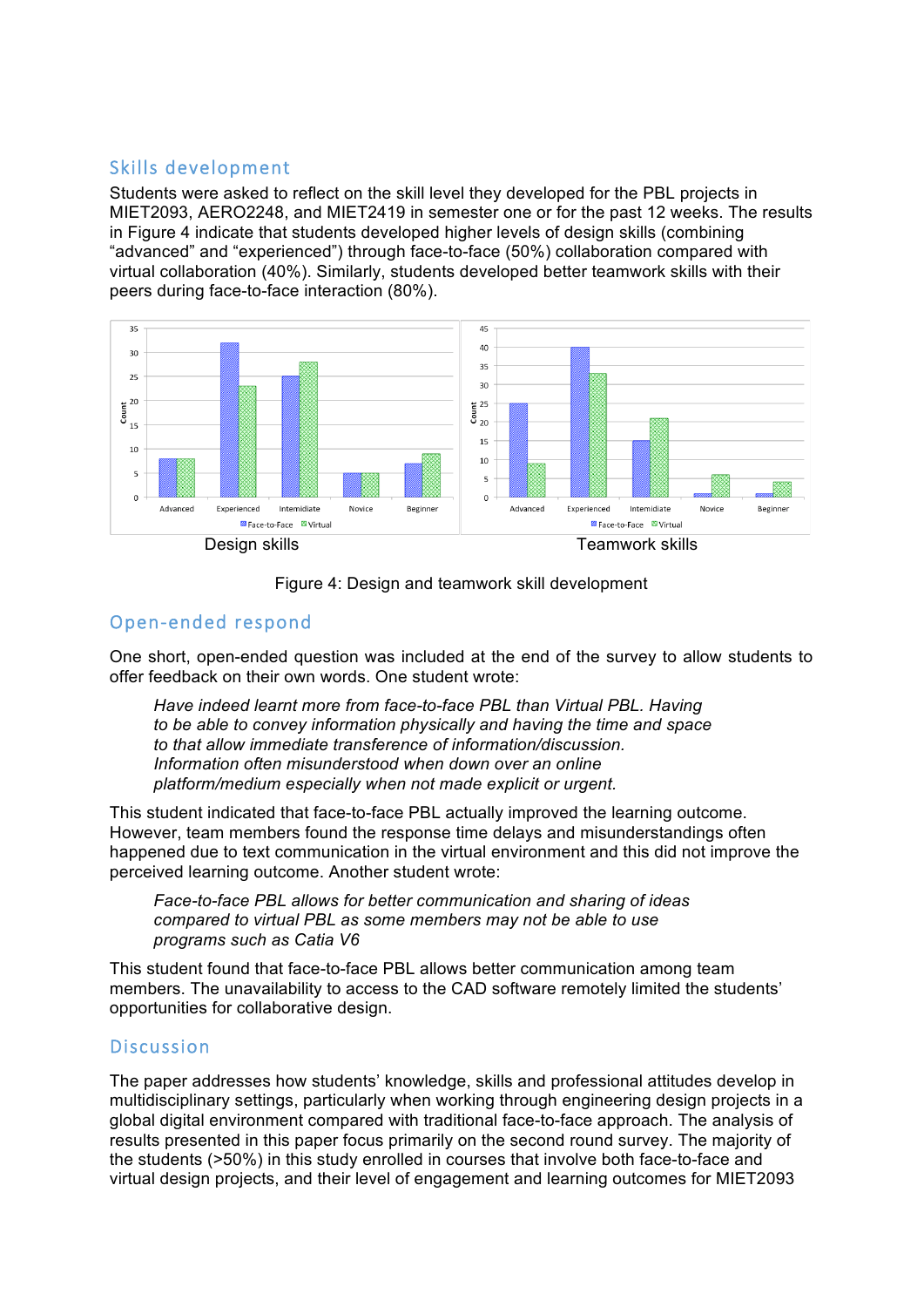course that utilises digital PBL were compared with the same cohort that use face-to-face PBL.

The analysis on communication and engagement characteristics indicates that students are more likely to contribute to group discussions and engage with team members to complete the design project through face-to-face approach. The majority of the students (>65%) were exposed to a virtual platform to perform collaborative design for the first time, and they indicated that they had to devote more time and extra practice in order to get the most out of the digital environment, and believed the time and efforts often outweighed the benefits. They also found the use of digital environment challenging, particularly with unstable internet connections, limited access to computer labs and with no access to the virtual platform remotely. It is not surprising that the majority of students would prefer to use face-to-face discussion frequently when they: (i) could share in depth and in person; (ii) could avoid miscommunication through text; and (iii) could reach an agreement and make a shared decision without delay. These insights are useful for educators to address: (i) how practice is the key to master in virtual collaborative design; (ii) how to motivate students to engage emerging technologies used to manage engineering design process; (iii) the potential misconceptions of the technological difficulties and challenges of the virtual environment.

It is important to note that most of the students are transitioning from high school to first-year university programs. They have been exposed solely to traditional classroom environments. When these students are exposed to the virtual platform for the first time, they will not readily have the technological skills for the digital environment. As indicated in a previous study, students must be guided, prepared and motivated in order to implement the use of digital platform successfully (Akili, 2010).

Despite the perception of the technical difficulties of using the digital platform, students thought their collaborative design experience through digital platform was positive. They saw the usefulness of the digital platform that helped the development of new skills to create and explore of virtual 3D models, addressed a systematic engineering design process, and accessed data and generated solutions on a single virtual platform.

For the three PBL projects, all groups had to gather relevant information to solve design problems. Further analyses on the free text feedback indicates that when the group members found it hard to access the virtual platform off-site, and when members were slow in responding online, they began to use face-to-face discussions. In line with a previous study, students found face-to-face discussions helped the group members to communicate in a timely manner (Yeh, 2010). Indeed, face-to-face and virtual collaborative design approaches are complementary, and the good use of both can facilitate problem-solving (Yeh, 2010).

Due to the diverse nature of our students from multidisciplinary (aerospace, mechatronics, system engineering, manufacturing), multicultural (Eastern, Western, Middle Eastern) and multilingual (English speaking and non-English speak) backgrounds, effective communication is very important for collaborative success. Students indicated that communication could often be problematic within the digital platform—especially when the message was not explicit or direct.

With increasing globalization, stakeholders need to communicate on an almost daily basis with people from different cultures, developing the abilities and skills to communicate effectively across cultural boundaries, and this is a key to global success and to avoid misunderstanding (Nardon et al., 2011; Lisak and Erez, 2015). In order to avoid misunderstanding, team members should have a common framework and regular feedback (Zhang, 2011; Gogan et al., 2014).

### Conclusion

The analysis on communication and engagement characteristics indicates that students are more likely to contribute to group discussions and engage with team members to complete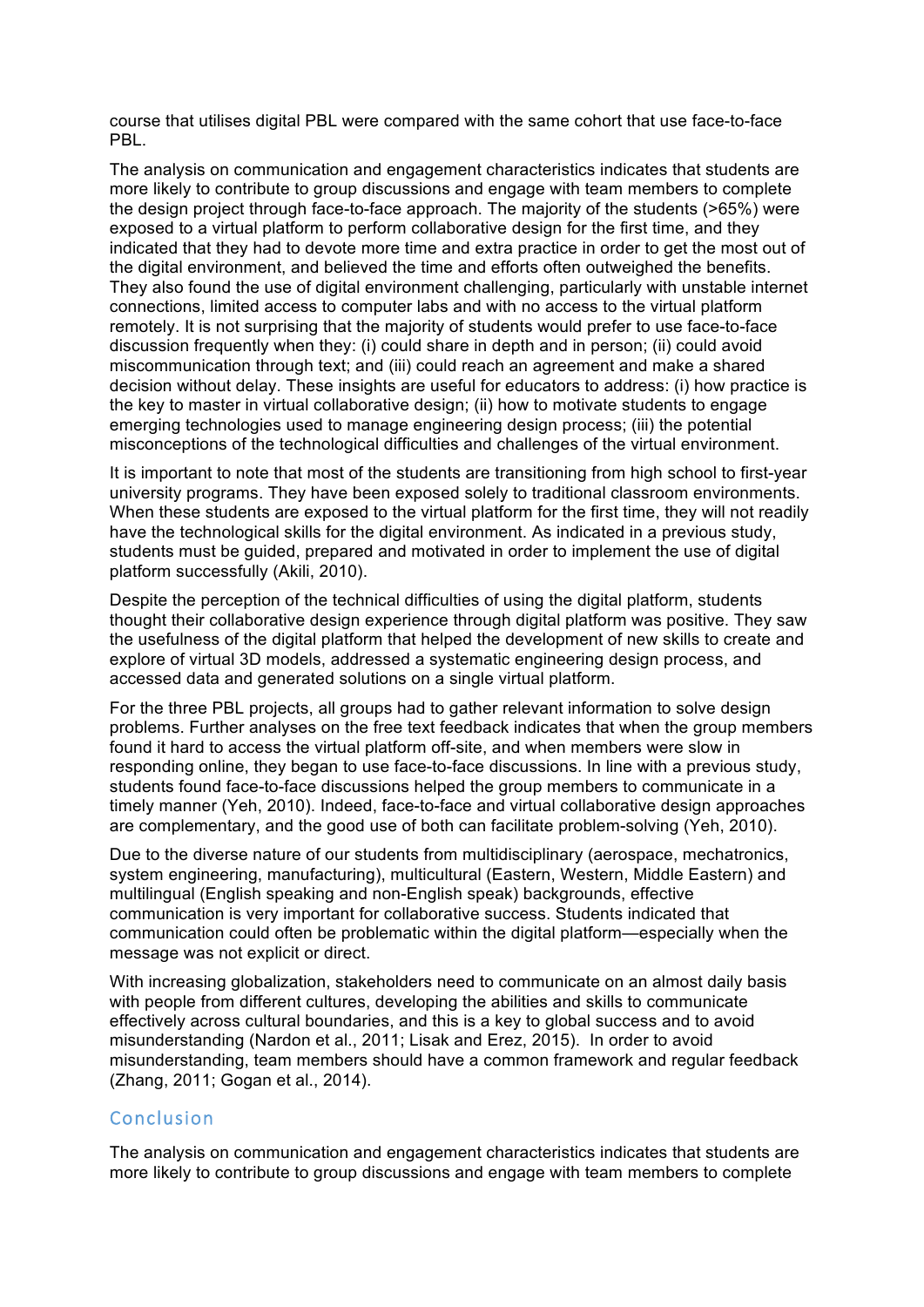the design project through face-to-face approach as compared with the virtual platform. The reasons were majority of students were exposed to the virtual platform for the first time and they had to devote more time and extra practice in order to improve their technological skills for the digital environment. They believed the time and efforts learning to use the digital environment often outweighed the benefits. They also found the use of digital environment challenging, particularly with unstable internet connections, limited access to computer labs and with no access to the virtual platform remotely.

Despite the perception of the technical difficulties of using the digital platform, students saw the usefulness of the digital platform addresses a systematic engineering design process and solution on a single virtual platform. If appropriately implemented and delivered, PBL in virtual environments can be an effective way to improve technical and communication skills in engineering graduates. This paper reports on the findings of students' collaborative design experience using a digital platform and a traditional face-to-face approach in engineering courses. Our intention is to assist improving the teaching the students received and learning they engaged in. In general, students thought their collaborative design experience through a digital platform in this project was positive. To capitalise on what we have learnt, three key aspects of the virtual environment need to be further explored: (i) educators must value and learn from students' experience; (ii) students should be encouraged and motivated to practise and become familiar with the functionalities and capabilities of a digital platform; (ii) Universities need to invest in adequate level of facilities to this level of teaching and learning.

### References

Akili, W., 2010. On implementation of problem-based (PBL) pedagogy approaches to engineering education: multi-variant models and epistemological issues, American Society for Engineering Education Annual Conference and Exposition 2010. Louisville, Kentucky, USA, pp. 8580-8591. Frederic Segonds, Nicolas Maranzana, Philippe Veron, Aoussat, A.e., 2011. Collaborative Reverse Engineering Design Experiment Using PLM Solutions. International Journal of Engineering Education 27, 1037-1045.

Gogan, L.M., Popescu, A.-D., Duran, V., 2014. Misunderstandings between Cross-cultural Members within Collaborative Engineering Teams. Procedia - Social and Behavioral Sciences 109, 370-374. Gu, N., Merrick, K., 2011. A Pedagogical Approach to Exploring Place and Interaction Design in Collaborative Virtual Environments in: Wang, X., Tsai, J.J.-H. (Eds.), Collaborative Design in Virtual Environment. Springer Science, Business Media B.V, pp. 111-120.

Häfner, P., Häfner, V., Ovtcharova, J., 2013. Teaching Methodology for Virtual Reality Practical Course in Engineering Education. Procedia Computer Science 25, 251-260.

Kvan, T., Mark, E., Oxman, E., Martens, B., 2004. Ditching the dinosaur: Redefining the role of digital media in education. International Journal of Design Computing 7.

Lisak, A., Erez, M., 2015. Leadership emergence in multicultural teams: The power of global characteristics. Journal of World Business 50, 3-14.

Nardon, L., Steers, R.M., Sanchez-Runde, C.J., 2011. Seeking common ground: Strategies for enhancing multicultural communication. Organizational Dynamics 40, 85-95.

Schaefer, D., Thames, J.L., Jr., R.D.W., Wu, D., 2012. Distributed Collaborative Design and Manufacture in the Cloud—Motivation, Infrastructure, and Education, American Society for Engineering Education, San Antonio.

Silvia, R.-D., Beatriz, A., 2012. Collaborative Environments, A Way to Improve Quality in Higher Education. Procedia - Social and Behavioral Sciences 46, 875-884.

Spinks, N., Silburn, N., Birchall, D., 2006. Educating engineers for the 21st century: The industry view. The Royal Academy of Engineering, London.

Thoben, K.D., Schwesig, M., 2002. Meeting Globally Changing Industry Needs In Engineering Education, Proceedings of the 2002 ASEE/SEFI/TUB Colloquium. American Society for Engineering Education, Berlin, Germany.